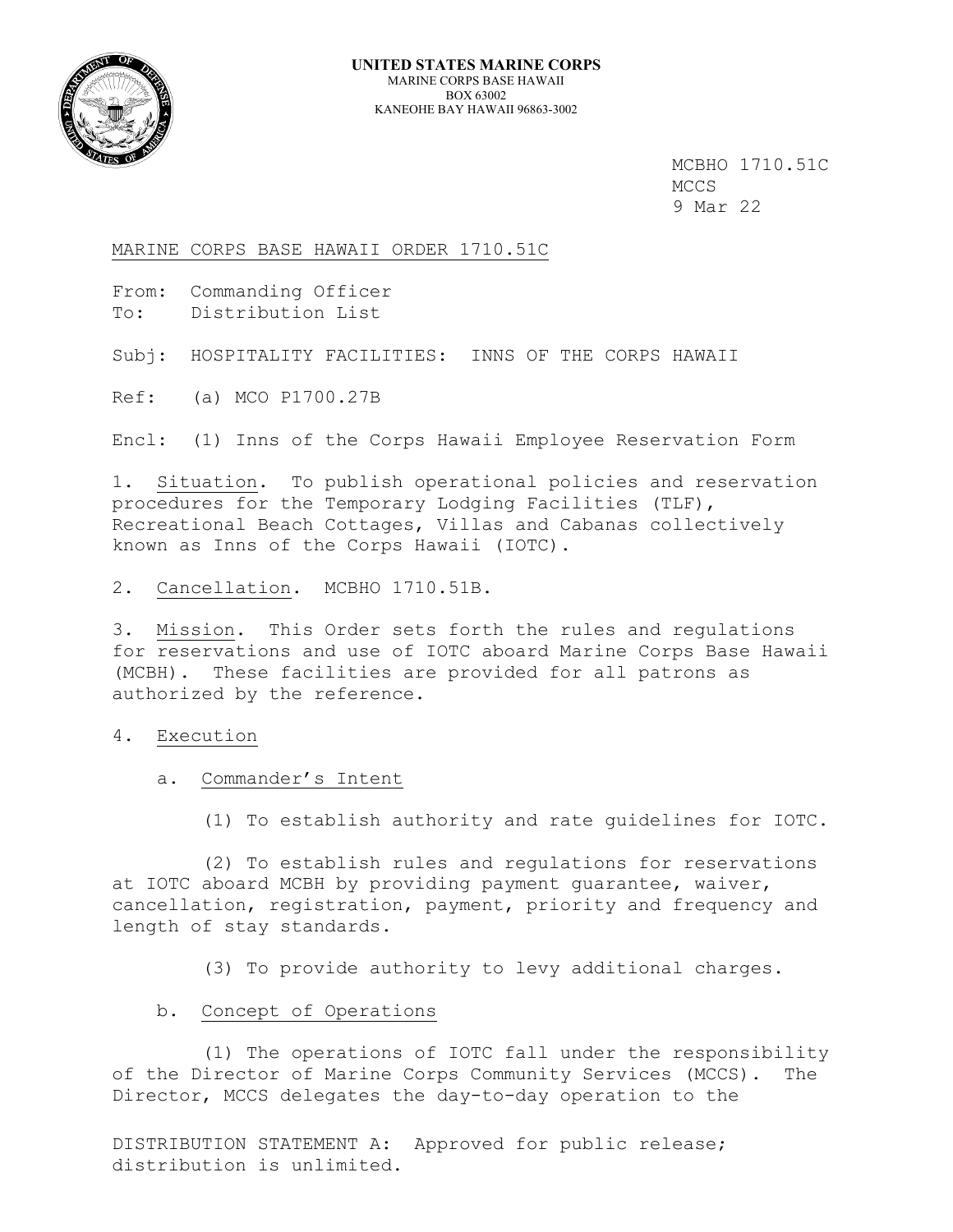Director, Business Operations. The IOTC Manager is responsible for the proper execution of policies and procedures.

 (2) Department of Defense Instruction (DoDI) 1015.11 mandates rates are set to support program operation and recapitalization. The Commanding Officer (CO) of MCBH is the approving authority for changes to the established rates. Rates are reviewed and updated annually with the published Temporary Living Allowance (TLA) rates.

 (3) To guarantee a reservation, a deposit equal to one night's stay is required at the time the reservation is made. Deposits must be made through a valid major credit card or cash. If a deposit is not received within 24 hours of the booking date, the reservation will be cancelled. If paying by cash at check-in, a credit card must be on file for incidentals/damages.

 (a) Reservations for Cottage 6807 will be made through the Office of the Commander, Navy Expeditionary Combat Command Pacific at (808) 472-1631. If the reservation request is within 30 days of the arrival date, the reservation may be taken directly by IOTC at (808) 254-2806.

 (b) When making a reservation, employees of IOTC must present a copy of IOTC Employee Reservation Form, enclosure (1), approved by Direct Supervisor or IOTC Manager.

 (c) The name listed on the reservation will remain the same through registration at the front desk. At no time will the reservation and registered guest's name be changed. This is to avoid circumventing the priority reservations system (i.e., an active military member's name changed to a Department of Defense (DoD)/MCCS employee's name) and to ensure accountability on the part of the military or DoD sponsor.

 (4) Registration: To check-in to any of the facilities, the authorized patron, under whose name the reservation is made, must be present with military/government identification to sign IOTC registration form. Check-in and key pickup for all facilities are located at IOTC front desk in Building 6534.

 (a) Active duty stationed on MCBH may sponsor immediate family to stay. All other guests must be accompanied.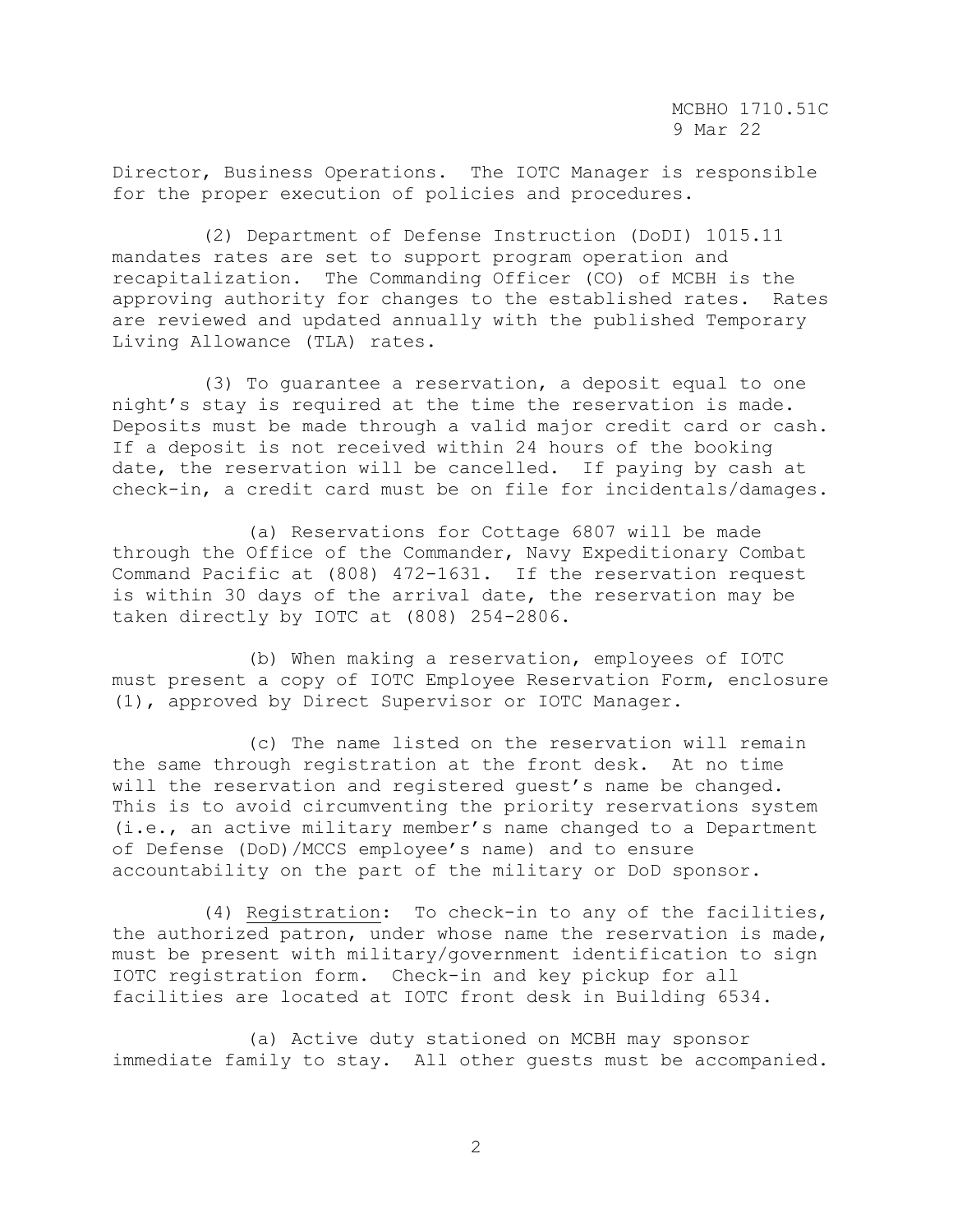MCBHO 1710.51C 9 Mar 22

 (b) Exception to this would be for immediate family members awaiting the return of a deployed service member. this case, the registration form may be signed by the visiting family member and co-signed by the military member when he/she arrives on base.

 (c) Check-in is any time after 1500. Failure to check-in by 1100 the following day will result in cancellation of the entire reservation and a forfeiture of the one night deposit.

 (d) Only registered patrons and/or their sponsored guests may remain overnight in all properties.

 (e) Registered patrons are responsible for the behavior of their dependents and guests at all times. All individuals residing at IOTC will comply with the base policies on appropriate attire and language. Noise above normal conversational level is prohibited after 2200. IOTC reserves the right to terminate a guest's stay due to damages, illegal operations or non-payment and to report the incident to the Military Police Department.

 (f) 52 rooms at the TLF and two Villa rooms have been allocated as pet friendly rooms. Pets are prohibited from all other rooms at the TLF, Cabanas, Beach Cottages, Villas and surrounding areas. Before making reservations, owners are responsible to be aware of and comply with base regulations regarding pets.

 1. Limit of two animals per room and 75 pounds each.

 2. Proper medical certifications and vaccinations must be presented at the time of registration.

 3. A non-refundable fee of \$10 per day will be charged.

 4. Pets must be kept in a carrier/crate while their owners are out of the room and while the housekeeper is cleaning the room.

3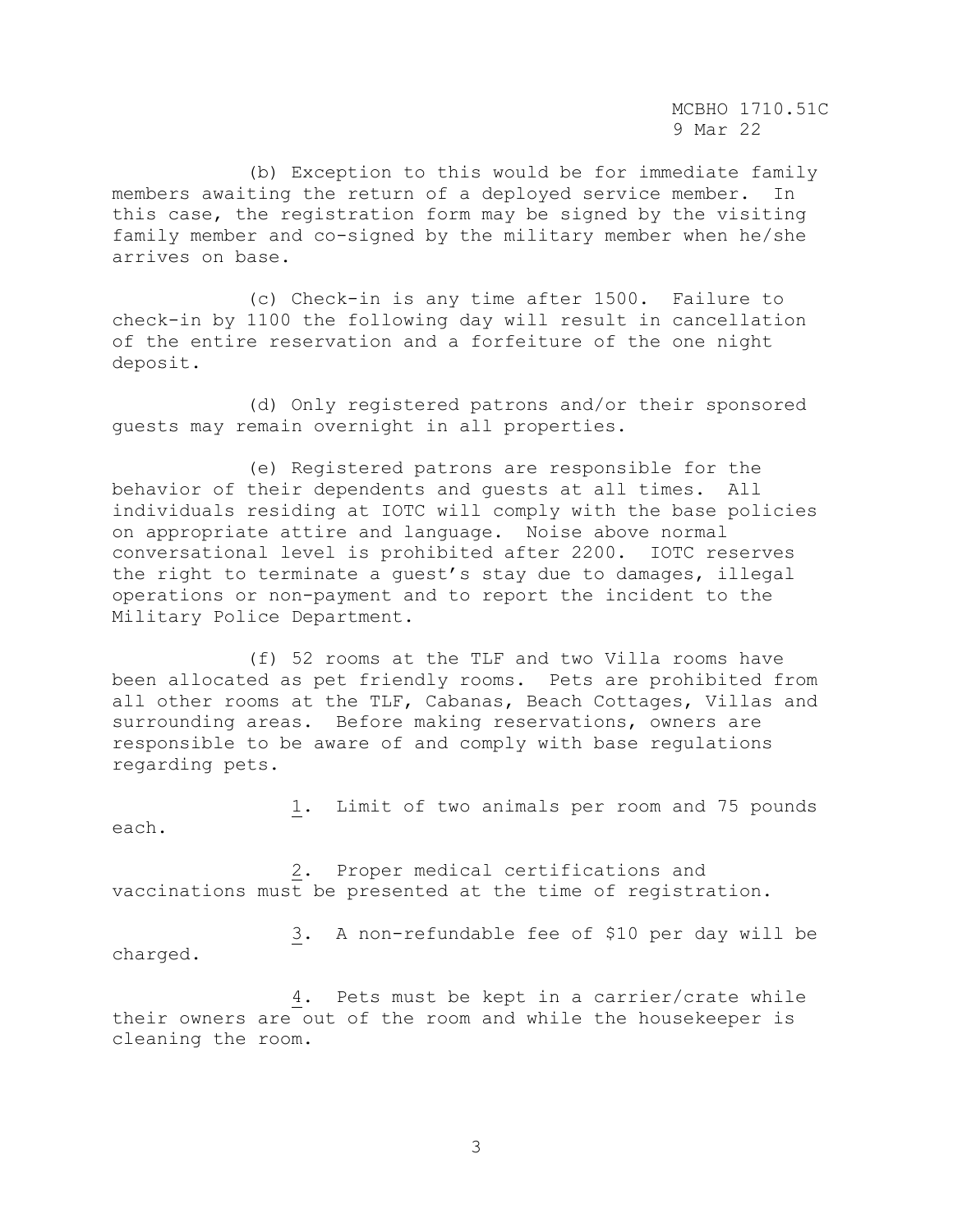5. Housekeepers will enter the room daily to clean and inspect for damage. The "Privacy Please" sign will not be utilized.

 6. Guests are responsible for any damages to the room and its contents. If extensive cleaning or damage repair is necessary beyond the normal deep cleaning process, the guest will be charged additional fees.

 7*.* Barking and noise that is disruptive to other guests in IOTC is not acceptable whether the pet is attended or unattended. Upon receipt of two noise or disruptive complaints, the guest will be asked to kennel their pet(s) or make alternate arrangements for their pet(s).

 8. Pets are not allowed to sit directly on furniture or bedding.

 9. Owners may not use hotel towels or linen to bathe pets. IOTC or Villa does not provide a pet washing area; pets are not to be bathed in the guest rooms. Hotel property may not be used for pet(s) in any capacity.

 10. Guests are responsible for picking up and cleaning up after their pets in and around IOTC at all times. Owners must provide their own litter box for cats. Pets are not allowed in any private space or the lobby. Pets and owners are not allowed to loiter at any entrance to the buildings except for entering and exiting.

 11. Pets must be on a leash or in a carrier/ crate at all times when outside the guest room.

 (g) All rooms at IOTC and enclosed common areas are designated as non-smoking. Smoking is only allowed 50 feet from the entrance of any building.

 (h) Lifeguards do not monitor the cottage beaches. Children must be under adult supervision at all times. Only registered cottage guests and/or their guests are allowed use of the cottage beaches.

 (5) Payment: Full payment to cover the length of stay and any incidentals is required at check-out. Leisure reservations require a full payment at check-in. For permanent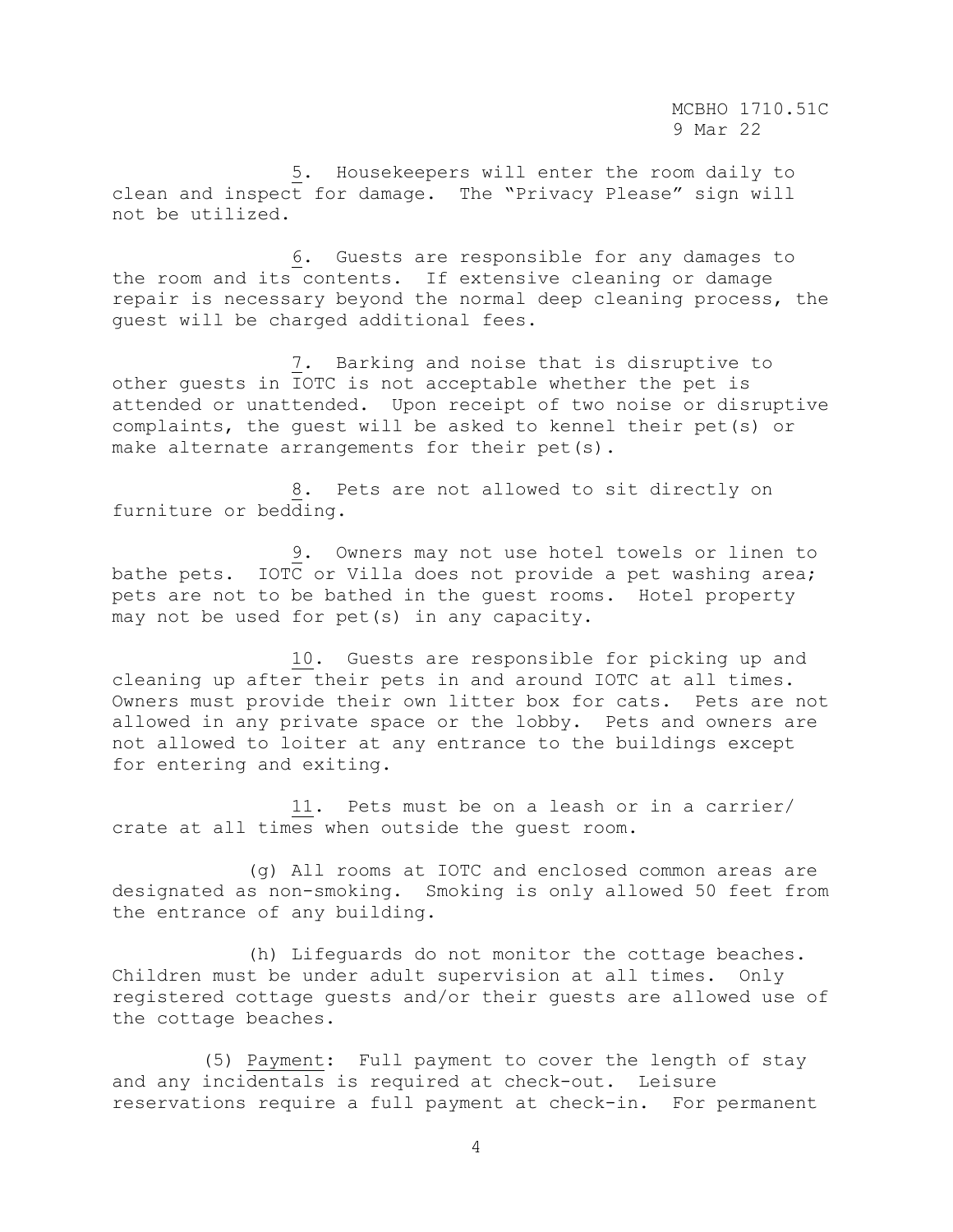change of station (PCS) and temporarily assigned duty (TAD) travelers a Promissory Note is taken in lieu of prepayment, which requires payments are to be kept current every ten days. Delinquent balances will be reported to the service member's command and processed and collected through the MCCS Cash Office, Building 6109. Normal check-out is prior to 1100. Patrons may request a late check-out which can only be approved by IOTC Manager. A late fee of one night deposit will be assessed for check-outs later than 1200.

 (6) Any waivers to the reservation policy must be submitted in writing to IOTC Manager who will check availability and forward the request through the Director, Business Operations and the Director, MCCS for review and decision. Waivers are granted on a very limited basis; generally, for disabled veteran guests, official/social events hosted by Marines and Sailors onboard MCBH, (i.e., change of command, retirements, wedding ceremonies) and in support of other DoD/MCCS activities, (i.e., Transition Readiness Seminar, wedding at the Officers' Club, Reserve Officer Training Corps/school groups). Beach Cottage reservation waivers will apply to a maximum of two cottages per sponsor. No exceptions will be made with regard to length of stay, check-in/out times and weekend policies. The IOTC is not responsible for any facets of "Special Events". Events such as weddings with tents (popup or pole) are not allowed.

 (7) To avoid forfeiture of the one night deposit, notice for cancellation of a reservation must be received by the front desk at least two days prior to the scheduled arrival. Exceptions to this policy must be approved by the Director, Business Operations. Generally, approval will be given only for dire national, family, personal or medical emergencies, (i.e., weather conditions where air traffic is restricted, flight cancellation, death in family, heart attack, etc.). Nonavailability on a Space Available flight will not constitute grounds for a deposit waiver.

 (8) Reservations for IOTC will be accepted on the following priority:

 (a) PCS personnel with orders may reserve rooms at the TLF, Cabanas and Villas up to one year in advance of arrival. Initial reservations for PCS guests will automatically be made for 30 days minimum and up to 45 days.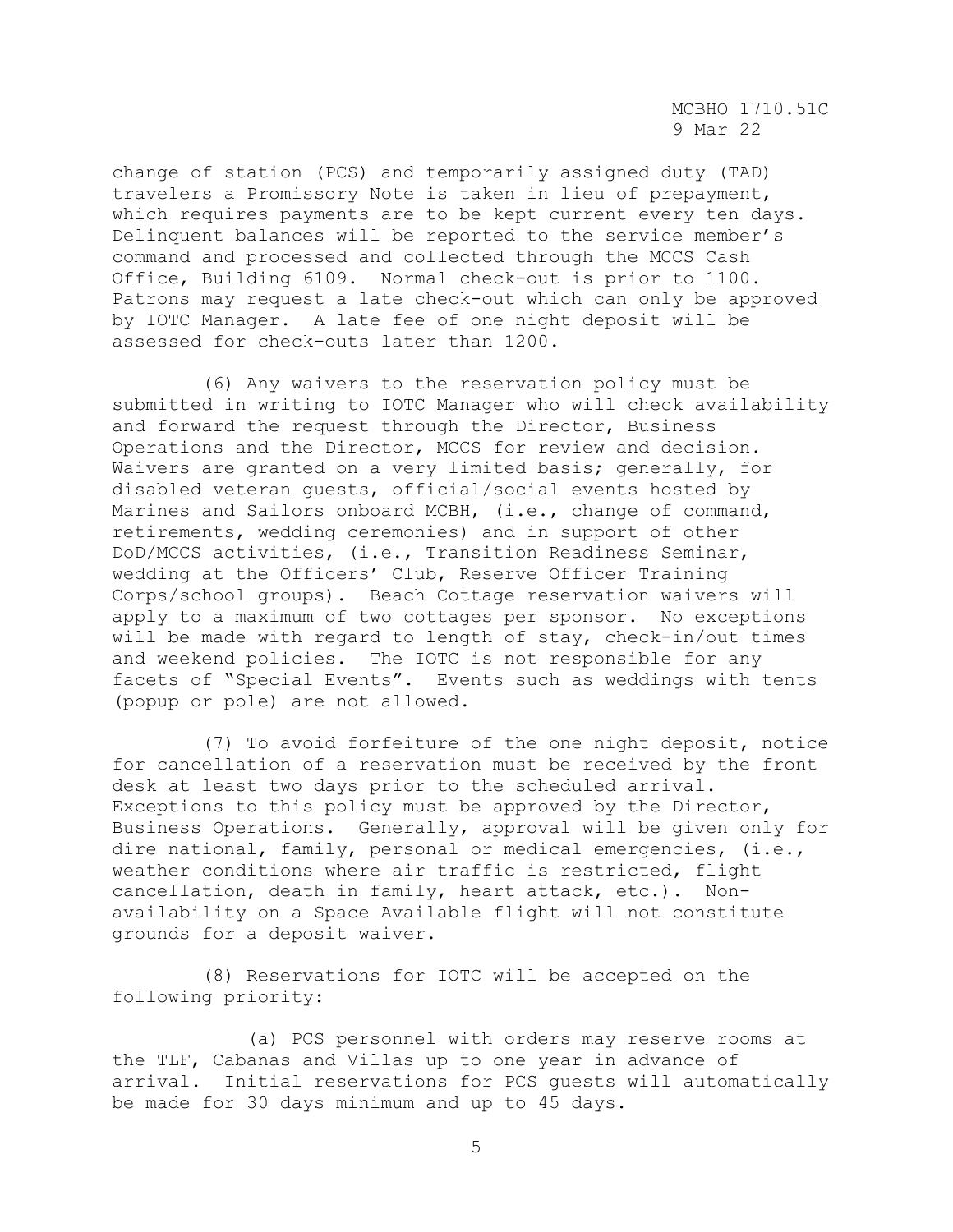MCBHO 1710.51C 9 Mar 22

 (b) Temporary additional duty, temporary duty and other travelers on official orders may reserve rooms at the TLF, Cabanas, Villas and Fairway Inn up to 90 days in advance of arrival.

 (c) Recreational accommodations for all authorized patrons at the TLF, Cabanas, Villas and Fairway Inn (which does not include the Beach Cottages) 30 days in advance. Official Duty reservation requests from PCS or TAD/TDY guests may cause cancellation of Leisure reservations up to 72 hours prior to your arrival.

 (d) Recreational "Beach Cottage" accommodations for active duty military personnel stationed aboard MCBH may be reserved up to four months in advance of arrival.

 (e) Recreational "Beach Cottage" accommodations for active duty Marine personnel from non-MCBH commands may be reserved up to three months in advance of arrival

 (f) Recreational "Beach Cottage" for all other active duty Marine personnel, reservists and military retirees may be reserved up to two months in advance.

 (g) Recreational "Beach Cottage" accommodations for DoD/MCCS active or retired civilian employees may be reserved up to one month in advance. MCCS active "lodging" employees are required to submit enclosure (1) for approval by the IOTC manager, prior to making reservations for any of the facilities.

 (9) The length of stay allowed varies depending on mission.

 (a) Government ordered travel at the TLF, Villa and Cabana rooms (which does not include the Beach Cottages) is available for a maximum of 45 days. Any extensions will be based on room availability and approval of the TLA office. Notification to the front desk for extension is the responsibility of the guest.

 (b) Recreational/leisure travel at the TLF, Villa and Cabana rooms (which does not include the Beach Cottages) is available for a maximum of 14 nights. Any extensions or exceptions will be based on room availability and must be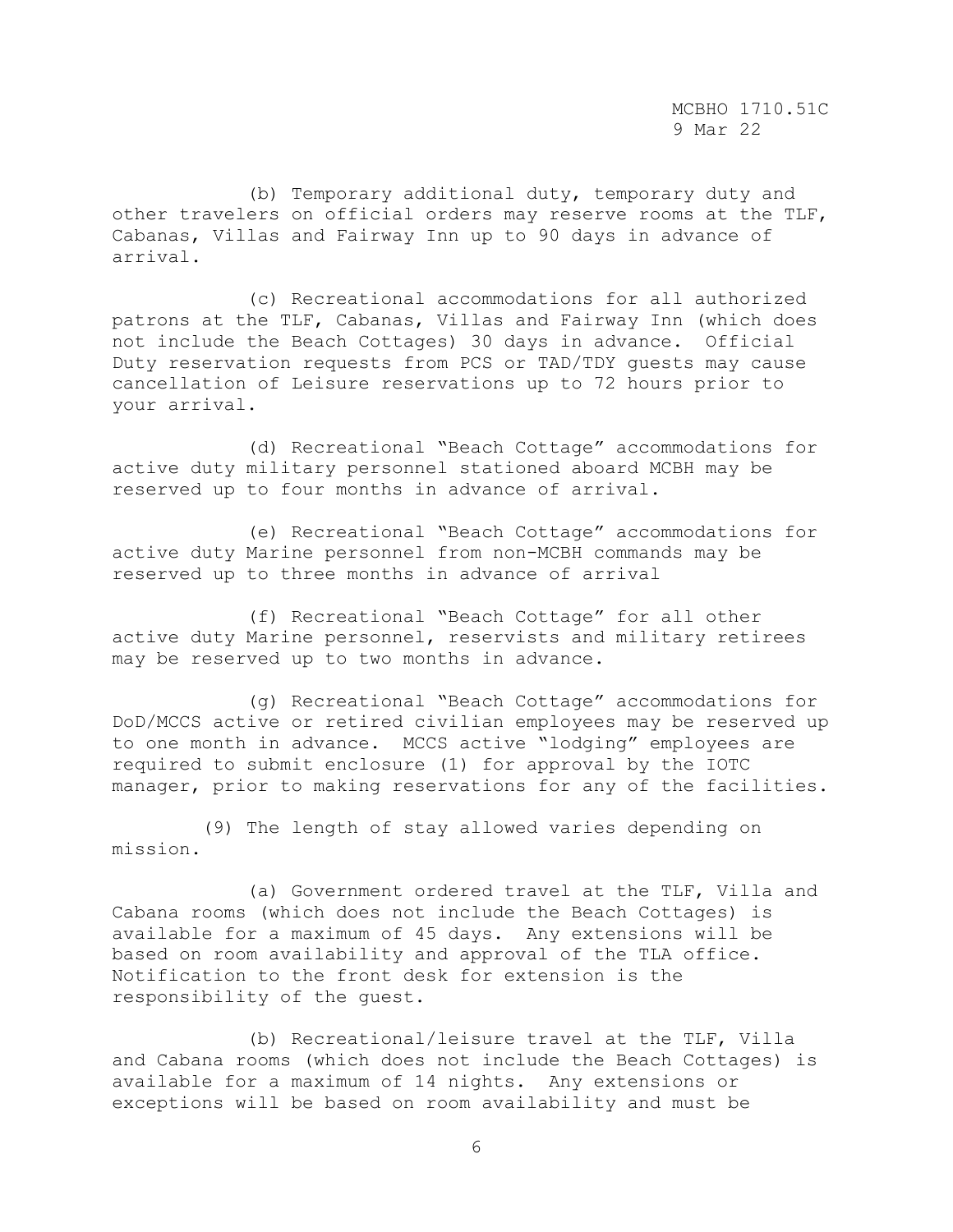approved by IOTC Manager. Notification to the front desk for any extensions is the responsibility of the guest.

 (c) Beach Cottage accommodations are for a maximum stay of seven nights. Repeat cottage rentals must be a minimum of three months apart. Only one Beach Cottage per sponsor will be allowed.

 (d) Weekend Beach Cottage reservations must include a full weekend with check-in after 1500 on Friday and check-out not later than 1100 the following Monday (three paid nights).

 (e) For Beach Cottage reservations, if a federal holiday falls on a Friday or Monday, the weekend rental period will extend to include that night (four paid nights).

 (f) For Beach Cottage reservations on other federal holidays, check-in/out must occur prior to or after the day of the holiday.

 (g) There is no guarantee which cottage will be assigned at registration. Guests may put in a request, however IOTC cannot guarantee.

(10) Other requirements:

 (a) After 1200, patrons will be charged a late check-out fee of one night deposit.

 (b) An additional cleaning or replacement fee, to be determined by IOTC Manager, will be paid by the patron for units left in an unsatisfactory state of police or cleanliness.

 1. Housekeeping service is available between 0830 and 1100 daily. After these hours, linens and supplies are available for pick-up at the front desk. Housekeeping access to guest rooms is required at least once every three days. After 1100, a "Privacy Please" sign on the door will preclude housekeeping services for the day.

 2. Guests are responsible for the cleaning of dishware immediately following use. Trash shall be placed in the proper trash receptacles. This will assist in the control of ant and roach infestation.

7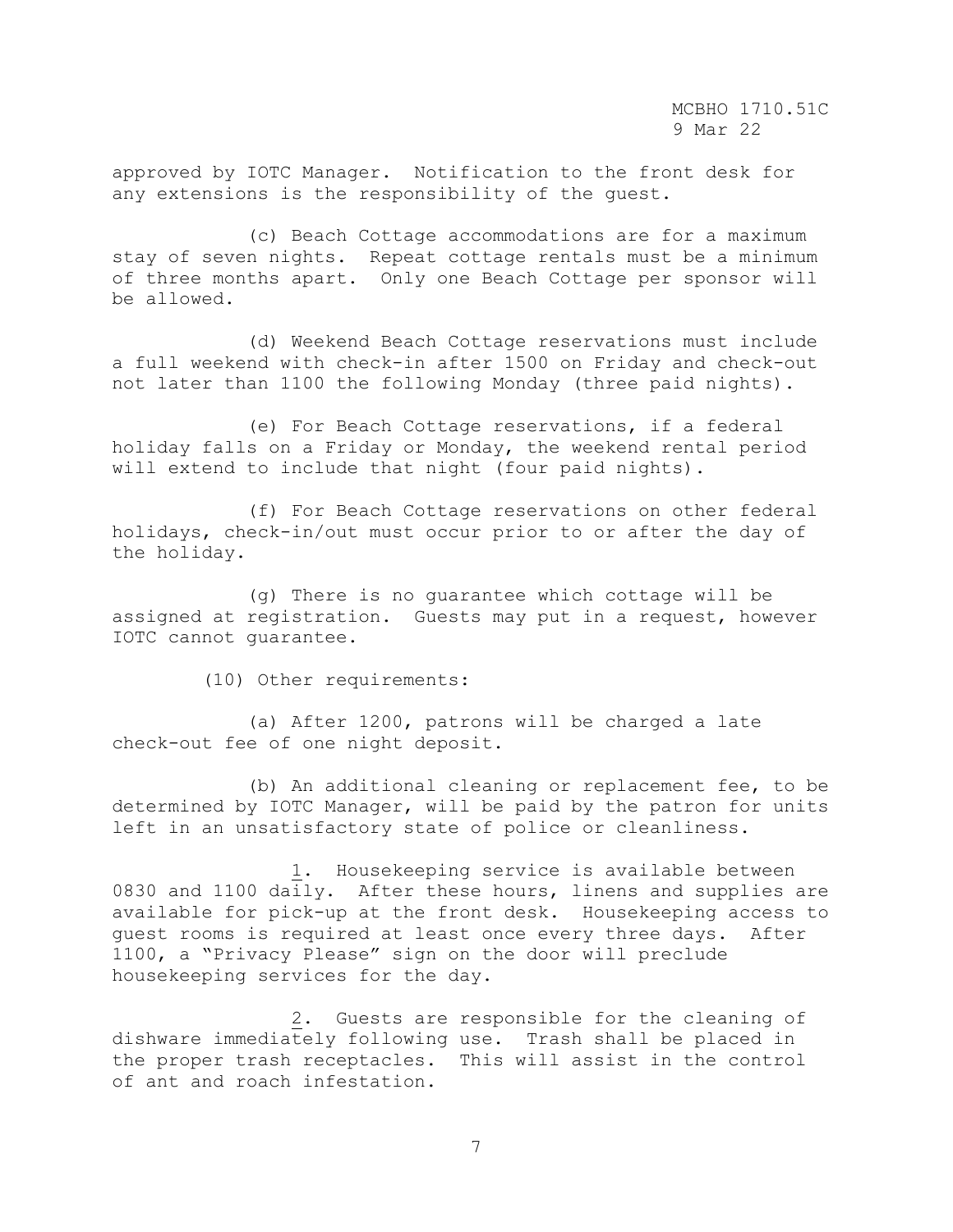(c) All electrical appliances are to be attended when in use and unplugged when not in use. Use in-room ironing boards to prevent damage to flooring and/or furniture.

 (d) Installed barbecue grills are available in designated areas. Portable grills are prohibited within IOTC complex. Portable grills are prohibited on cottage decks. Campfires are prohibited as is burning trash in barbecue grills.

 (e) Disabling of room smoke alarms is in violation of federal law and is subject to fines and imprisonment. Activation of fire alarm pull stations under false pretenses can result in fines up to \$400. Guests who commit either offense will be immediately evicted.

 (f) Property will not be removed from the rooms or buildings. Guests will be charged for missing or damaged items.

#### 5. Administration and Logistics

 a. Records Management. Records created as a result of this Order shall be managed according to National Archives and Records Administration approved dispositions per SECNAV M-5210.1 and SECNAV Notice 5210 to ensure proper maintenance, use, and accessibility and preservation, regardless of format or medium. Refer to MCO 5210.11F for Marine Corps records management policy and procedures.

 b. Privacy Act. Any misuse or unauthorized disclosure of Personally Identifiable Information (PII) may result in both civil and criminal penalties. The Department of the Navy (DON) recognizes that the privacy of an individual is a personal and fundamental right that shall be respected and protected. The DON's need to collect, use, maintain, or disseminate PII about individuals for purposes of discharging its statutory responsibilities will be balanced against the individuals' right to be protected against unwarranted invasion of privacy. All collection, use, maintenance, or dissemination of PII will be in accordance with the Privacy Act of 1974, as amended (5 U.S.C. 552a) and implemented per SECNAVINST 5211.5F.

 c. The Director, Business Operations will have overall managerial responsibility for the hospitality facilities and shall ensure the procedures established in applicable sections of the reference are followed.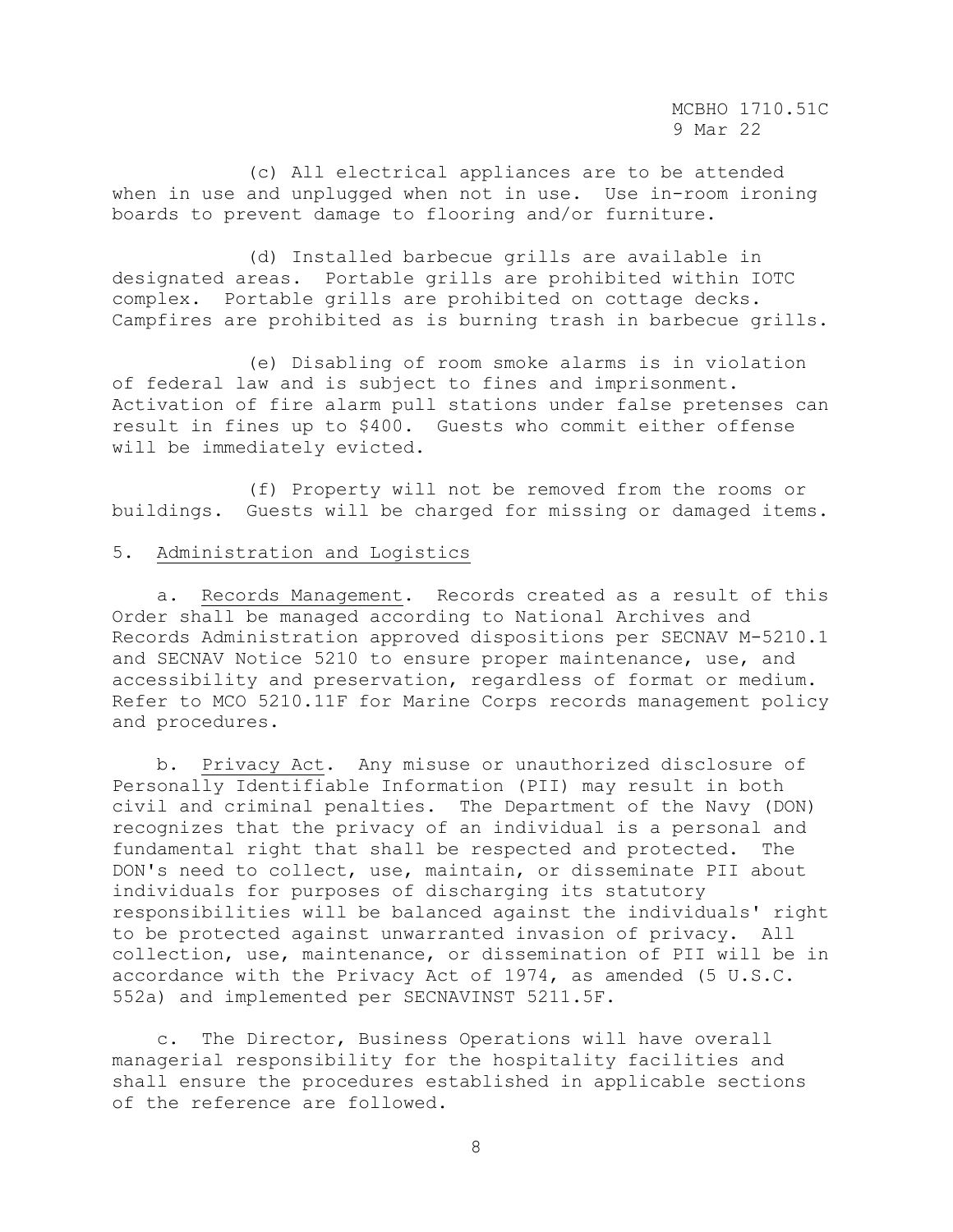# MCBHO 1710.51C 9 MAR 22

d. The Director, MCCS will have authority to approve deviations from the written policy.

e. The point of contact is IOTC at (808) 254-2806.

&. command and Signal

a. command. This Order is applicable to patrons of IOTC, which includes the TLF, Beach Cottages, Cabanas and Villas at MCBH.

b. Signal. This Order is effective the date signed.

C. KGUMPARAKIS

DISTRIBUTION: A